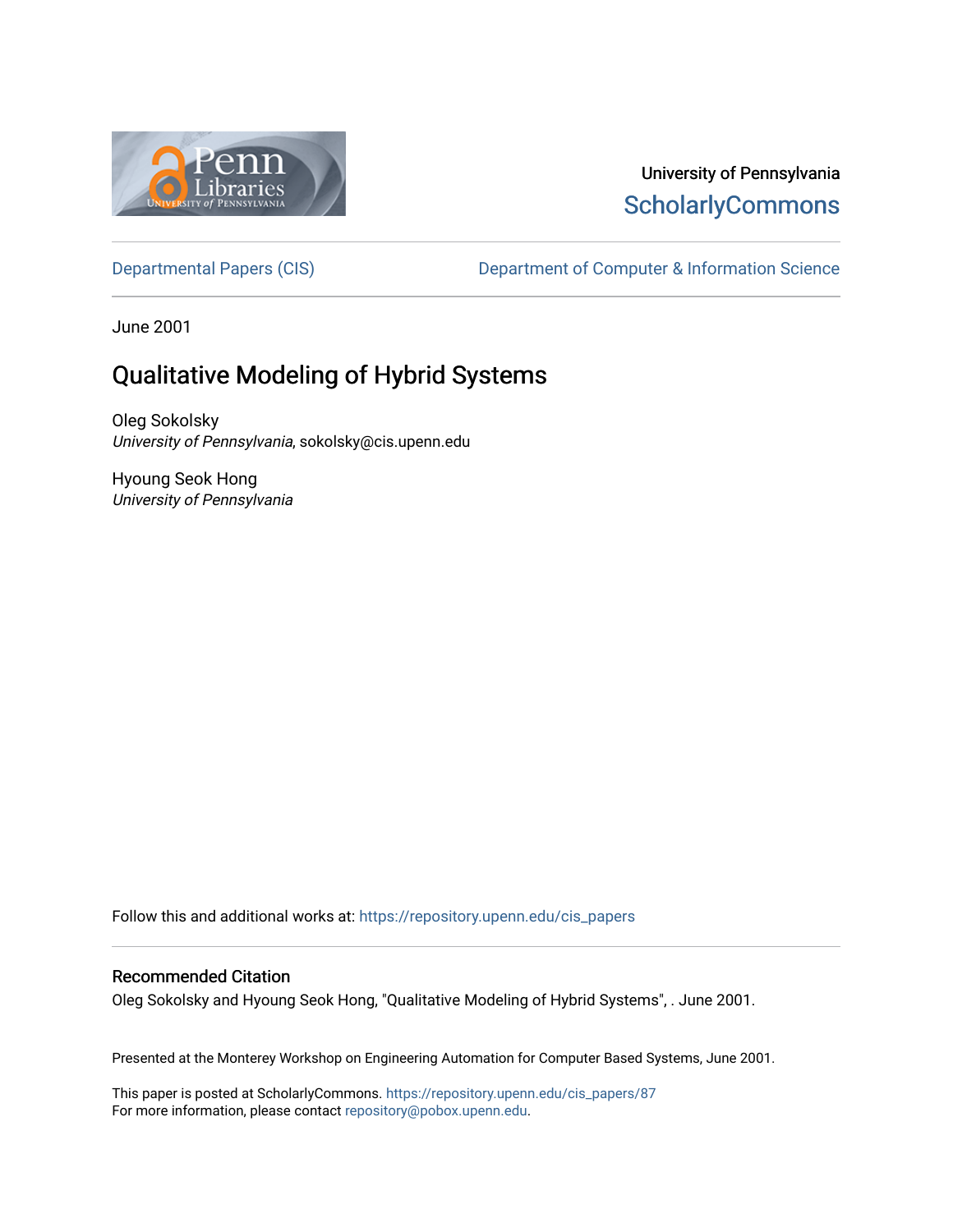## Qualitative Modeling of Hybrid Systems

### Abstract

The paper discusses an approach to construct discrete abstractions of hybrid systems by means of qualitative reasoning. The work is performed in the context of a modeling language for hybrid systems CHARON. We introduce a qualitative version of the language and describe the abstraction technique using a motivational example. The resulting abstract model is conservative and can be used to analyze properties of the original hybrid system.

### Keywords

hybrid systems, abstraction, qualitative reasoning

### **Comments**

Presented at the Monterey Workshop on Engineering Automation for Computer Based Systems, June 2001.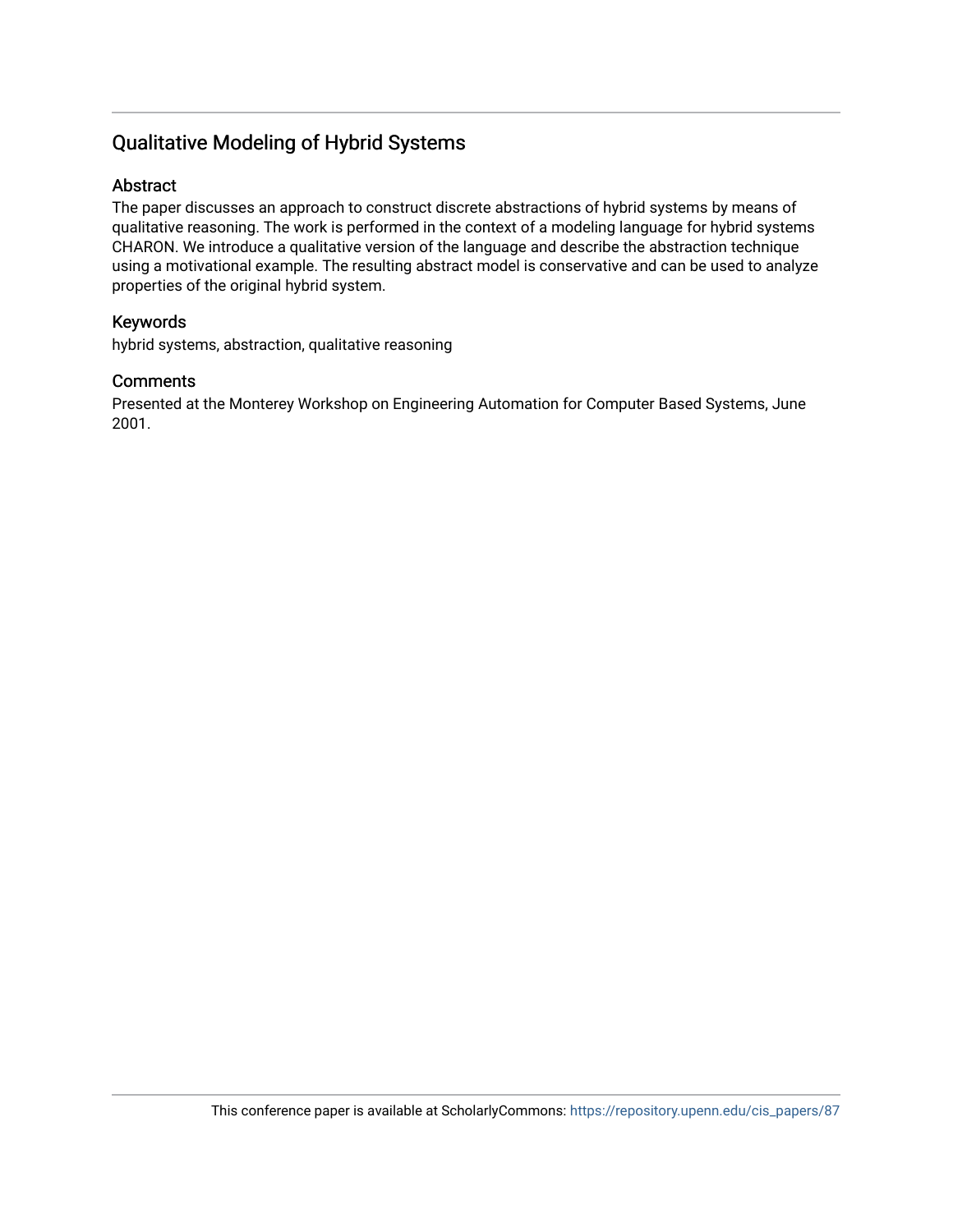## Qualitative modeling of hybrid systems

Oleg Sokolsky and Hyoung Seok Hong Department of Computer and Information Science University of Pennsylvania organizations of Pennsylvania organizations of Pennsylvania organizations of Pennsylvania organizations of the Pennsylvanization of the Pennsylvanization of the Pennsylvanization of the Pennsylva fsokolsky,hshongg@saul.cis.upenn.edu

### Abstract

The paper discusses an approach to construct discrete abstractions of hybrid systems by means of qualitativereasoning. The work is performed in the context of a modeling language for hybrid systems Charon. We introduce a qualitative version of the language and describe the abstraction technique using a motivational example. The resulting abstract model is conservative and can be used to analyze properties of the original hybrid system.

Keywords: hybrid systems, abstraction, qualitative reasoning.

### Introduction

Distributed embedded control systems usually consist of multiple components that exhibit both continuous and discrete behavior. Hybrid systems is a widely-used mathematical model for such systems. Since many embedded systems are safety-critical, it is important to analyze hybrid systems for correctness. The combination of discrete and continuous state changes makes analysis of hybrid systems an extremely challenging task. Algorithmic verification techniques require that we work with a finite representation of the state space of a system. Abstractions and approximations are necessary to make algorithmic analysis possible. In this paper, we consider the construction of discrete approximations of hybrid systems by means of qualitative reasoning.

Qualitative reasoning [12, 7, 9] is a well-established technique in the Articial Intelligence community. It allows researchers to model physical systems using incomplete information. Often, there is not enough information about the system to represent it by means of differential equations. However, the basic relations between the variables in the system are known. In this situation, qualitative models can be used to capture the incomplete knowledge in a model, which can be simulated to obtain a rough outline of the system behavior. Furthermore, as more information about the system becomes available, the qualitative model can be refined to provide a more accurate description.

An alternative role for qualitative reasoning has received much less attention. Qualitative models can be seen as discrete abstractions of continuous and hybrid systems. They provide a conservative approximation of the system behavior. That is, every possible behavior of a system is captured by some qualitative behavior, but not all qualitative behaviors necessarily correspond to a real system behavior. Qualitative models, which exhibit nite-state behavior, can be fully explored by a verification tool and thus provide a means of conservative analysis of hybrid systems.

We explore qualitative abstractions of hybrid systems in the context of CHARON [1], a recently introduced novel language for hybrid system modeling. The language supports specification of multi-threaded (parallel or distributed) systems as a hierarchy of concurrent agents and complex behaviors within one thread as a hierarchy of modes. Charon has a number of high-level language features such as data encapsulation and scoping, exception handling, and instantiation of parameterized objects. CHARON has been given formal compositional semantics [2] that makes modular reasoning about hybrid systems possible. In this paper, we describe a qualitative variant of the Charon language that will allow us to construct conservative qualitative approximations of CHARON models and analyze them using state-space exploration techniques.

This work is supported in part by the NSF grant CCR-9988409, ARO DAAG55-98-1-0393, ARO DAAG55-98-1-0466, DARPA ITO MOBIES F33615-00-C-1707, and ONR N00014-97-1-0505 (MURI).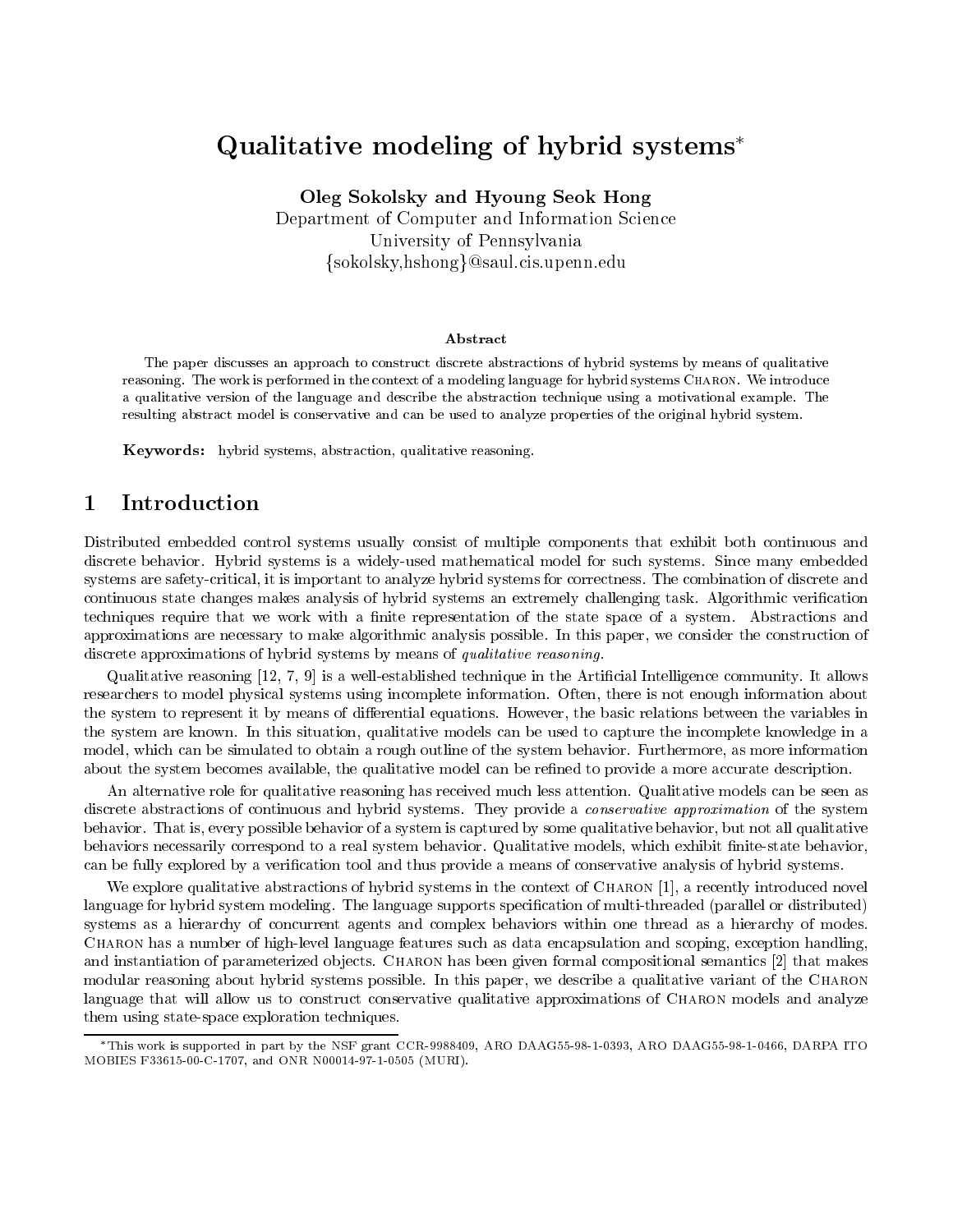Related work. Qualitative reasoning has emerged in the past decade as a mature technique for approximate reasoning. Qualitative abstractions are primarily targeted at continuous systems expressed as differential equations. However, tools such as QSIM [12] are capable of modeling discrete transitions and are thus applicable to general hybrid systems. An application of qualitative reasoning to hybrid systems in the context of controller synthesis is discussed in [5]. Similar in spirit but different technically is recent work on verification of safety properties in continuous systems via qualitative abstractions [14, 13]. There, conservativeness of qualitative abstractions is used to prove that violations of safety properties is impossible in the concrete model. Analysis is based on reasoning about individual trajectories, while we are concentrating on more traditional in the verification are state-machine representations.

It is well-known that formal verification techniques such as reachability analysis and model checking are undecidable for hybrid systems in general [11]. Research has concentrated on decidable subclasses of hybrid systems, or on finding conservative approximations for hybrid systems. See [3] for a survey of state-of-the-art techniques.

The need to construct finite abstractions of infinite-state systems is not limited to the hybrid systems domain. Predicate abstraction  $[10]$  is a promising technique for reducing the range of a variable to a finite set of "important" values. Effectively, predicate abstraction determines appropriate landmark values for each variable in the program. The proposed approach can be seen as an extension of the predicate abstraction techniques for hybrid systems.

The paper is organized as follows: in Section 2 we introduce the language CHARON and informally describe its semantics. In Section 3, we present a framework for qualitative description of systems. Our approach follows the treatment of [12], which describes the simulation of qualitative models using a tool QSIM. Our approach is not based on simulation, however. We construct a qualitative model as a hierarchical state machine and explore its state space to determine its properties. The benets of this approach are discussed in Section 5. Then, in Section 4 we present the qualitative variant of Charon and its semantics. The semantics is compositional in the sense that behaviors of composite ob jects are computed from their components. A simple example is presented in Section 5 to illustrate the approach.

#### $\overline{2}$ CHARON modeling language

CHARON is a high-level language for modular, hierarchical description of hybrid systems. CHARON describes a hybrid system as a collection of concurrent *agents* that interact with each other through shared variables and boundedcapacity channels". Agents have well-defined interfaces, consisting of its input and output variables and channels. Sequential behavior is described in Charon by means of modes. Modes also have interfaces, consisting of entry and exit *control points*, through which a thread of control enters and leaves the mode.

Intuitively, an execution of a CHARON specification is an alternating sequence of *discrete* and *continuous* steps. Discrete steps are instantaneous mode switches, while continuous steps take a finite amount of time when no control changes occur.

The hierarchy in CHARON is twofold. The *architectural hierarchy* describes how the *agents* in the system interact with each other, hiding the details of interaction between sub-agents. The *behavioral hierarchy* describes behavior of each agent as a collection of modes, hiding the low-level behavioral details. At the leaves of the architectural hierarchy are *primitive* agents that do not have concurrent sub-agents. Behaviors of primitive agents are captured by modes, described below.

Agents and modes operate on sets of typed variables. In each agent or mode, variables are partitioned into global and local variables. Global variables are further categorized into input and output variables. Also, variables can be either analog or discrete. Discrete variables are updated by discrete steps during the execution; analog variables are updated in a continuous fashion, but may also be reset by discrete steps. During a continuous step, analog variables follow a  $flow$ , a smooth continuous function of time. We assume that analog variables have type real.

A mode is a hierarchical hybrid state machine equipped with analog and discrete variables. While a mode stays in a state, its analog variables are updated continuously according to a set of constraints, which take the form of differential and algebraic equalities and inequalities. Taking transitions from one state to another, the mode updates its discrete variables. States of the mode are submodes that can have their own behavior. A mode has a number of control points, through which control enters and exits the mode. That is, to perform a computation in one of its submodes, a mode takes a transition to an entry point of that submode. When the computation in the submode is complete, a transition from an exit point of the submode is taken. The mode also has entry transitions, from

 $1$ Channels are not considered in this paper.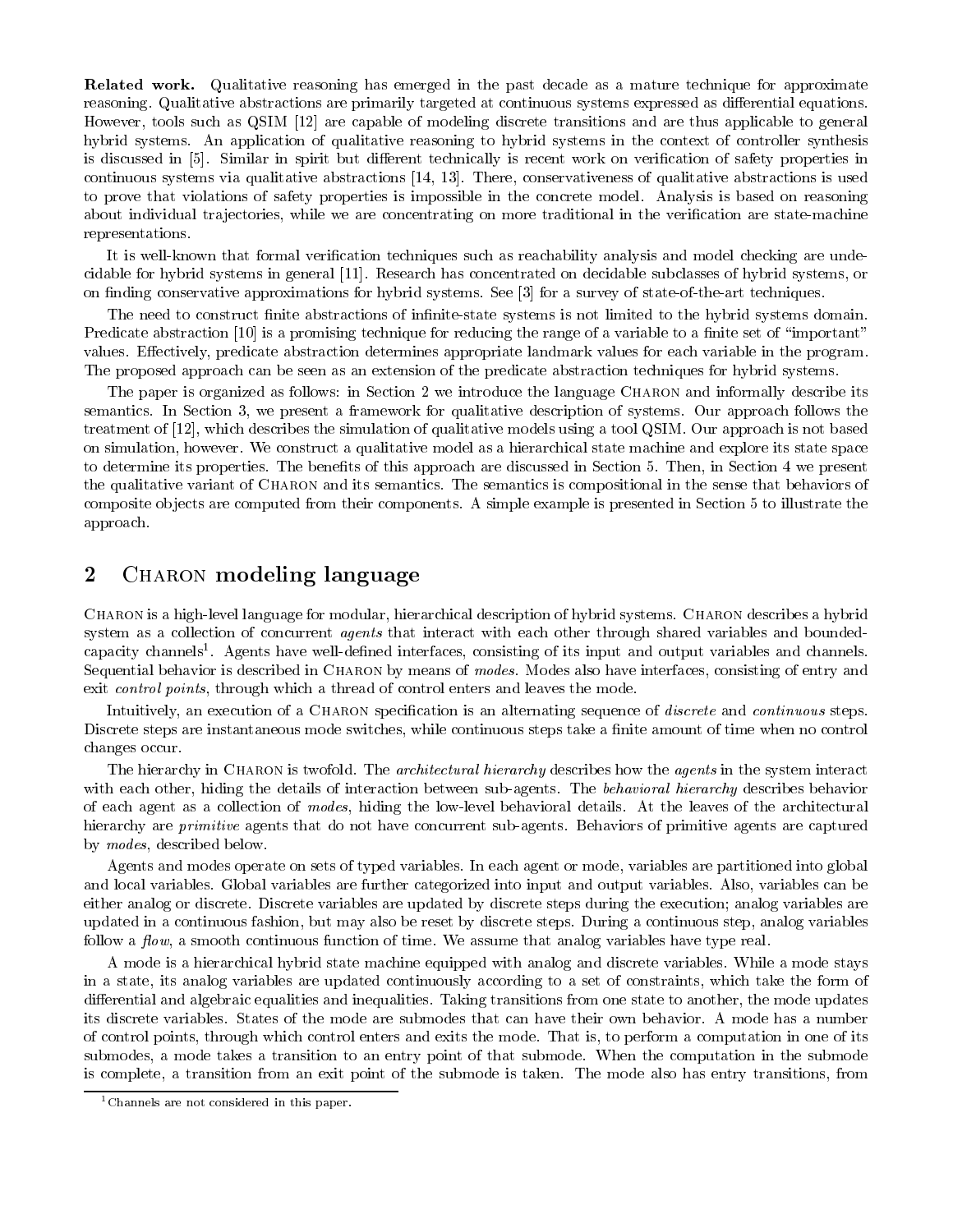an entry point of the mode to an entry point of one of its submodes, and exit transitions, from an exit point of a submode to an exit point of the mode. Entry transitions specify initial states of a mode and may give initial values to the variables of the mode.

Primitive modes, which do not have any submodes, can have multiple entry points but only the default exit point. Since there are no internal control points in a primitive mode, every entry transition is also an exit transition. Intuitively, a primitive mode stays during its execution in its default exit point.

Transitions are labeled with *guards* and *actions*. A guard is a predicate on the values of the mode variables. A transition is enabled when its guard is true. An action is a partial state transformer: when a transition is taken, variables of the mode are updated according to the action of the transition.

Before the computation of a mode is completed, it may be interrupted by a group transition, originating from a default exit point of the mode. After an interrupt, control is restored to the mode via a default entry point. We use invariants to force one of the outgoing transitions. Control can reside in a mode only as long as its invariant is satisfied. As soon as an invariant is violated, control has to leave the mode by taking one of the enabled outgoing transitions.

Each primitive agent has an associated *top-level* mode that specifies its behavior. A top-level mode has a single non-default entry point *init*, which is used to initialize the mode before execution. Since agents never terminate, their top-level modes do not have non-default exit points.

An ob ject-oriented feature of Charon is that declarations of modes and agents act as classes. A parameterized declaration of a mode or an agent can be instantiated in a model multiple times with different values of parameters.

Semantics. CHARON is given formal compositional trace semantics. Each agent or mode is characterized by its interface and the set of traces it allows. Traces of a mode are formed by the flows defined by the mode constraints, interleaved with discrete steps of the mode, in which a mode transition is taken, updating local and output variables, and discrete *environment steps* that change the values of input variables. The set of traces of a composite mode can be computed from the traces of the submodes. While executing in one of the submodes, the mode follows a trace of the active submode that complies with the constraints of the mode.

A primitive agents has as its traces the traces of its top-level mode, restricted to the global variables of the agent. A trace of a composite agent is such that, when projected on the global variables of a sub-agent, it yields a trace of the sub-agent. Semantics of agents is also compositional. The set of traces of an agent can be computed from the sets of traces of the sub-agents.

A motivational example. We use a simple example throughout the paper to illustrate the facilities of Charon. It represents a swimming pool equipped with a pump that controls the water level, and a sign that tells whether the water is deep enough to swim. The architecture of the model is shown in Figure 1. It consists of three agents, Pool, Pump and Sign. The rst agent represents the water in the pool and its behavior is given by a single dierential equation relating the flow of water and its level. Two other agents are instantiations of parameterized agents waterPump and Switch. Their top-level modes are presented in Figure 2. The agent WaterPump controls the waterPu flow. The pump can be turned on or off, maintaining constant flow: when the pump is on, water flows into the pool, when it is off, the water flows out of the pool. Modes **On** and **Off** are instances of the mode SteadyMode with different values of parameters. In addition, the pump has two transient modes, TurnOn and TurnOff. These modes are instances of the mode TransientMode, when the water flow smoothly changes from one steady-mode level to the other. Entry transitions of the primitive modes in the example are trivial and we omit them in the gures. Initially, the pump starts in the On or TurnOff submode depending on the water level, as prescribed by the entry transitions. Then, the pump cycles through on and off phases.

#### 3Fundamentals of qualitative reasoning

#### 3.1Qualitative variables

A qualitative variable has an associated type, or quantity space. A quantity space consists of a finite set of landmarks. A landmark represents an "interesting" value of the variable and may be a symbolic or integer constant. We assume that landmarks of a variable are completely ordered. That is, when we consider a variable  $v$  with the quantity space  $\{v_1, v_2, ..., v_n\}$ , we will always assume  $v_1 < v_2 < ... < v_n$ .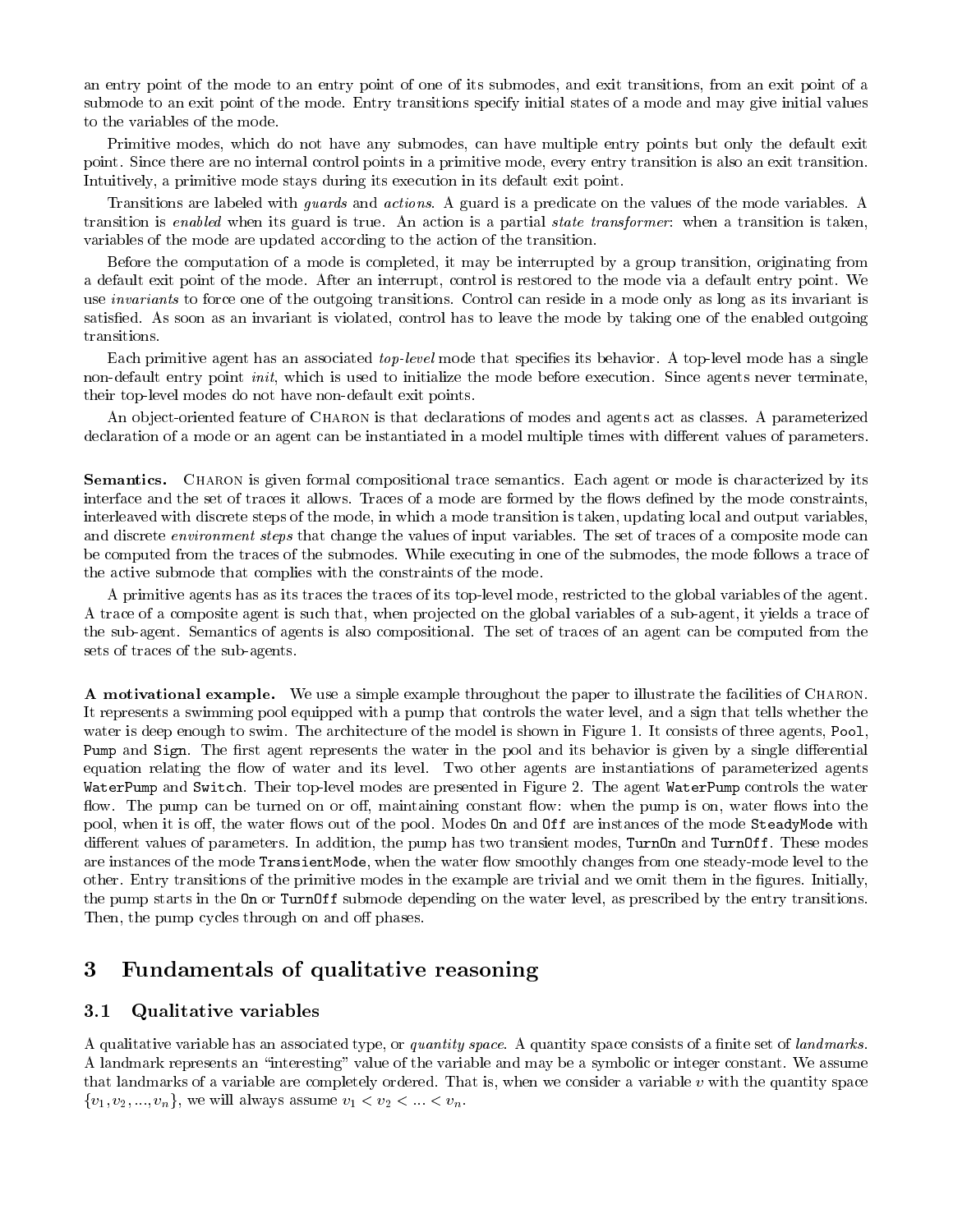

Figure 1: A swimming pool in CHARON



Figure 2: Declarations for the swimming pool

During an execution, we track not only the values of the qualitative variables, but also the directions of their change. It allows us to increase accuracy of qualitative behaviors. A valuation of a qualitative variable v is a pair  $(l, d)$ , where l is a qualitative value of v and  $d \in \{-, *, +\}.$  The meaning of a valuation  $(l, d)$  for v is that the value of v is l and the first derivative with respect to time is negative if  $d = -$ , is zero if  $d = *$ , and is positive if  $d = +$ . For discrete qualitative variables the only possible value of  $d$  is their valuations is  $\ast$ .

During an execution, an increasing qualitative variable may either reach the next larger value or stop increasing. Similarly, a decreasing variable may reach the next smaller value or stop decreasing. A stationary variable may turn into either increasing or a decreasing one without changing its qualitative value. When the variable assumes its smallest landmark value, it cannot be decreasing; similarly, when it assumes the largest landmark value, it cannot be increasing. As an example, consider the possible evolutions of a single unconstrained qualitative variable with the quantity space  $\{l_1, l_2, l_3\}$ , represented as a state machine in Figure 3.



Figure 3: State machine for a single variable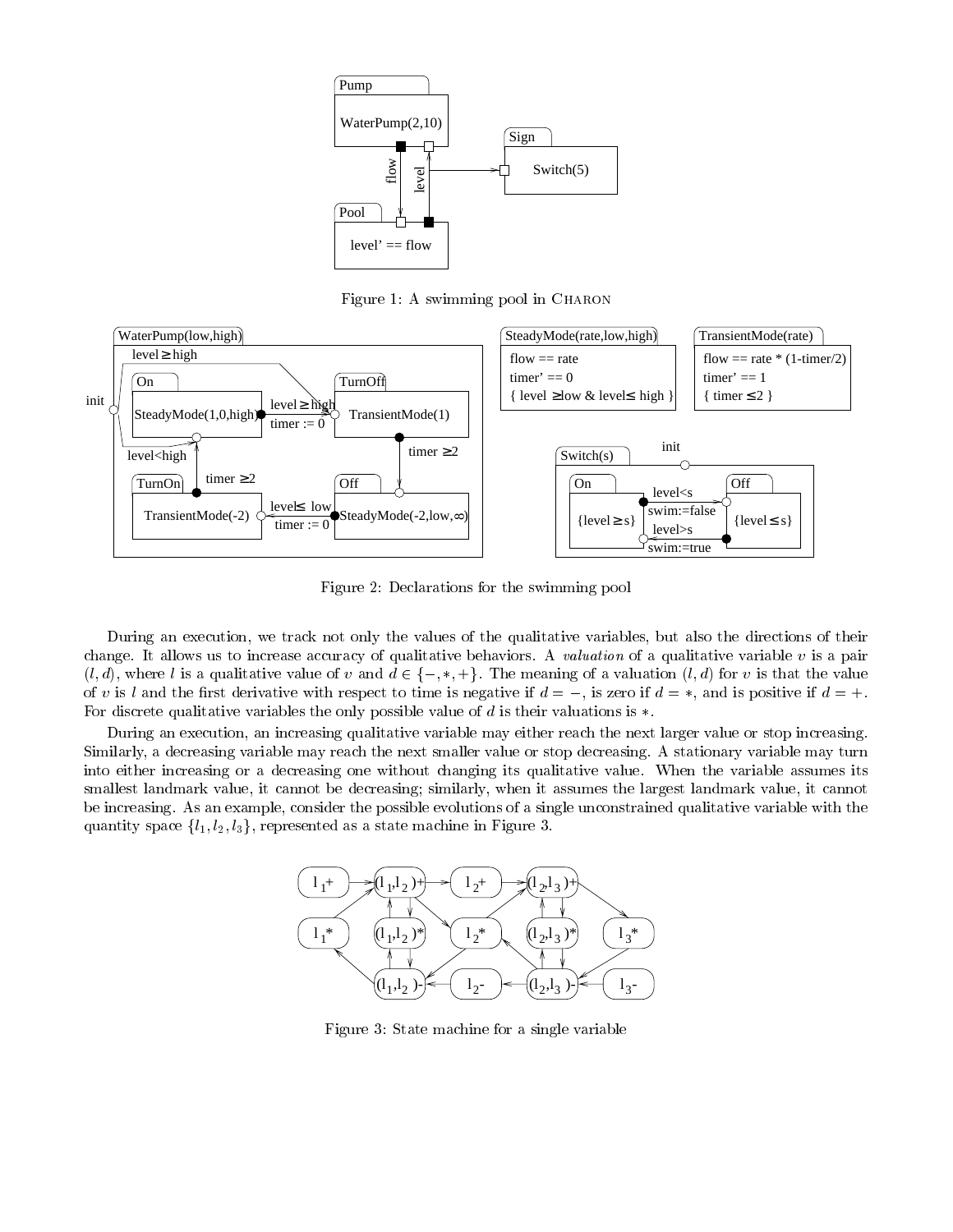#### 3.2Qualitative Constraints

Multiple variables in the same execution can evolve independently of each other. If variables are to evolve in a coordinated fashion, we need to introduce constraints.

Constraints over qualitative variables take the form  $v \circ E_q$ , where  $\circ \in \{<,\leq,=,\neq,>,\geq\}$  and  $E_q$  is a qualitative expression. Qualitative expressions are constructed from qualitative variables and constants by means of qualitative operators described below. The quantity spaces of the left-hand and right-hand sides of a constraint must be the same.

Functional operators. A functional operator represents an underspecified function from a tuple of quantity spaces into a quantity space. An example of a functional operator is a monotonic function  $M^+(v)$  for a qualitative variable v. A constraint of the form  $v_1 = m + (v_2)$  specifies that in every state of the execution, the directions of change in the valuations of  $v_1$  and  $v_2$  agree. In addition, the relation between some elements of the quantity spaces of  $v_1$  and  $v_2$ may be known. In this case, the valuations also have to agree on those elements. For example, consider a model with variables  $v_1$  with the quantity space  $\{l_{11}, l_{12}, l_{13}\}$  and  $v_2$  with the quantity space  $\{l_{21}, l_{22}, l_{23}\}$ . Let the constraint be  $v_1 = M^+(v_2)$  with the set of related values  $\{(l_{11}, l_{21}), (l_{13}, l_{23})\}$ . The "increasing" part of the state machine shown below. Symmetric "stable" and "decreasing" parts are omitted.



Arithmetic qualitative operators. Arithmetic qualitative operators are special cases of functional operators. An arithmetic qualitative operator is a mapping from a pair of quantity spaces to a quantity space. When components of the quantity spaces are integer constants, the natural rules can be used to dene the arithmetic operators. For symbolic constants, the user must specify the mapping explicitly. For example, an addition operator from  $\{0, \text{On}, \text{Inf}\}^2$  to  $\{0, \text{On1}, \text{On2}, \text{Inf}\}$  may be given as  $\{((\text{On}, 0), \text{On1}), ((0, \text{On}), \text{On1}), ((\text{On}, \text{On}), \text{On2})\}$ . Addition and multiplication operators are always commutative and monotonic in both arguments; the landmark value 0 is always used naturally in all arithmetic operators. If quantity spaces are signed (that is, 0 is an element of the quantity space), multiplication of positive values yields a positive value, etc. Other properties of the arithmetic operators (such as associativity) may not be satisfied.

**Qualitative differential constraints.** In addition to constraints on variables, qualitative constraints can apply to first derivatives of variables. Remember that a valuation of a qualitative variable includes a three-valued component representing the direction of its change. A qualitative dierential constraint constrains this component of the valuation. Values of the right-hand side expression are taken in relation to 0, which must be contained in the quantity space of the expression. For example, constraint  $v_\parallel = 1$  means that the direction-of-change component of the valuation for  $v$  is always  $+$ ; that is,  $v$  monotonically increases.

#### 4Qualitative CHARON

In this section, we describe QCHARON, that replaces real variables of CHARON with qualitative variables. The change affects only the modes. The agent hierarchy and interfaces of agents are unaffected (except that types of agent variables change to qualitative types).

We introduce the following quantity spaces for the variables used in the swimming pool example:

level  $\{ 0, Lo, Swim, Hi, Owf \}$  $flow \{ mInf, Out, 0, In, Inf \}$ timer { 0, Ready, Inf }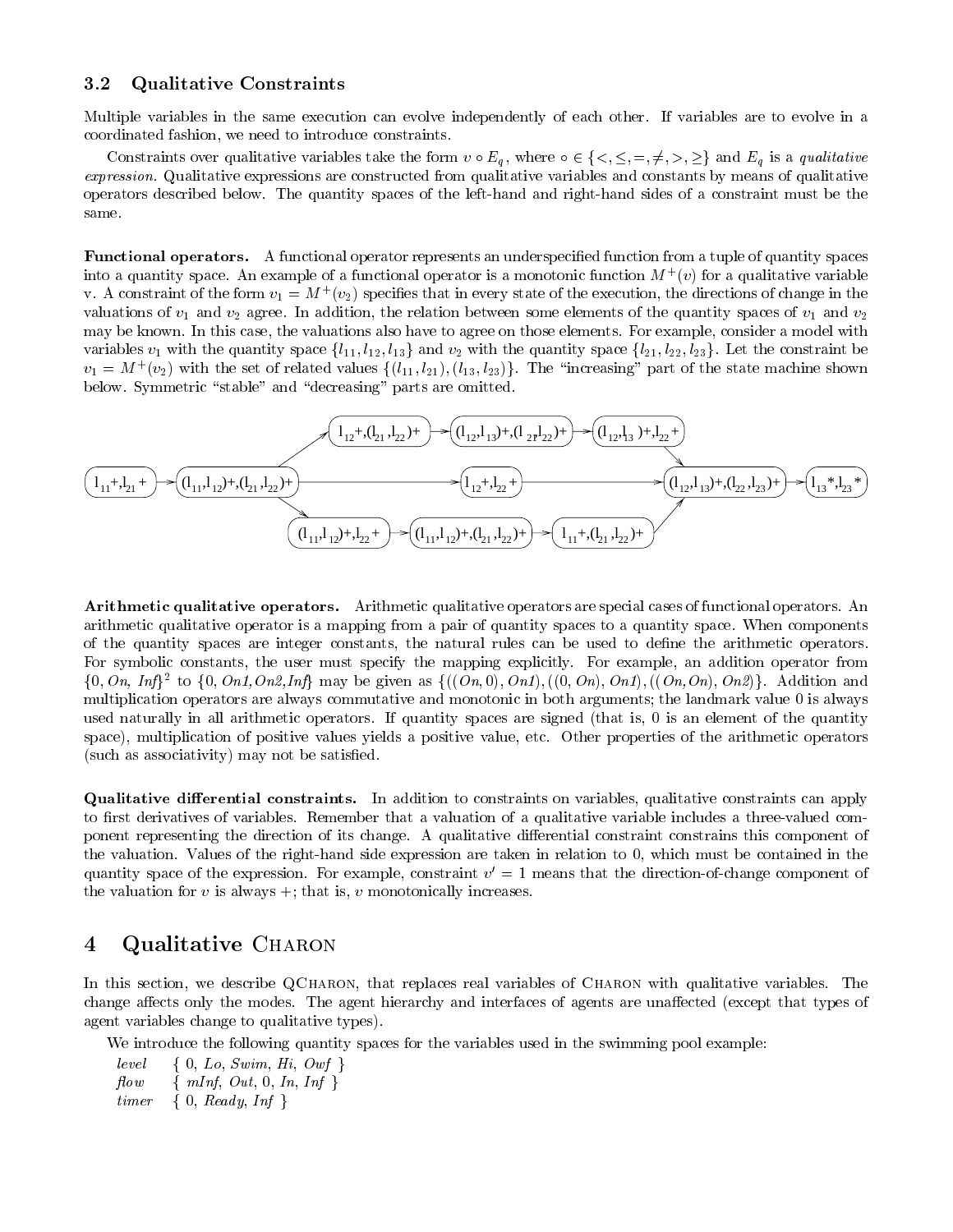

Figure 4: Declarations of qualitative agents and modes



Figure 5: Architecture of the qualitative model

The landmarks for each variable are as follows: water level is at L<sub>o</sub> when the pump has to be turned on, at level High the pump needs to be turned off, and it is safe to swim when the level is above  $Swim$ . When the flow of water is enough to make water level rise, the value of the flow is In, if the level is decreasing, the value is Out. The value 0 means that the level is constant. These landmark values for flow are chosen to be used in the differential constraint of the Pool agent. Finally, the timer has only one interesting value: duration of the interval that the pump spends in a transient state, denoted Ready. Note that all these values are either constants or parameters in the CHARON model.

We also need to turn the expressions of the CHARON model into qualitative expressions. Consider the differential equation of mode TransientMode, expression  $rate*(1 - timer/2)$  becomes  $rate*(M - (timer)||(0,1)(Ready,0)|)$ . It represents a monotonically decreasing function of *timer*, which has value 1 when *timer* is 0, and 0 when *timer* has the qualitative value Ready. We do not need to specially define the multiplication operator in this expression, because we are interested only in the sign of the expression. All other expressions in the example are transformed into the qualitative form by replacing concrete constants and parameters with qualitative constants.

Figure 4 shows the qualitative version of the swimming pool example. Figure 5, which represents the architecture of the qualitative model is the same as Figure 1 with the parameters removed. The agents WaterPump and Switch are no longer parameterized, because their parameters are used in a qualitative way, and are now captured as types of qualitative variables. However, not all parameters in the model are removed. Submodes of WaterPump are still parameterized, since they are instantiated multiple times with different values of parameters.

Semantics. Following the setup of CHARON, semantics of a QCHARON specification is given by the interface of the mode (its control points and global variables), and set of traces that the specification can produce. We will define set of traces in a bottom-up fashion, starting from the leaves of a behavioral hierarchy. For each mode, we will first capture the set of its executions as a state machine. It is important to notice that this state machine is a semantic object and does not have to be constructed explicitly during analysis of a QCHARON specification. Executions are pro jected onto the global variables of the mode to yield the set of traces of the mode.

First, a state of a mode with variables  $v_1, ..., v_n$  is a tuple of valuations for the variables of the mode. A mode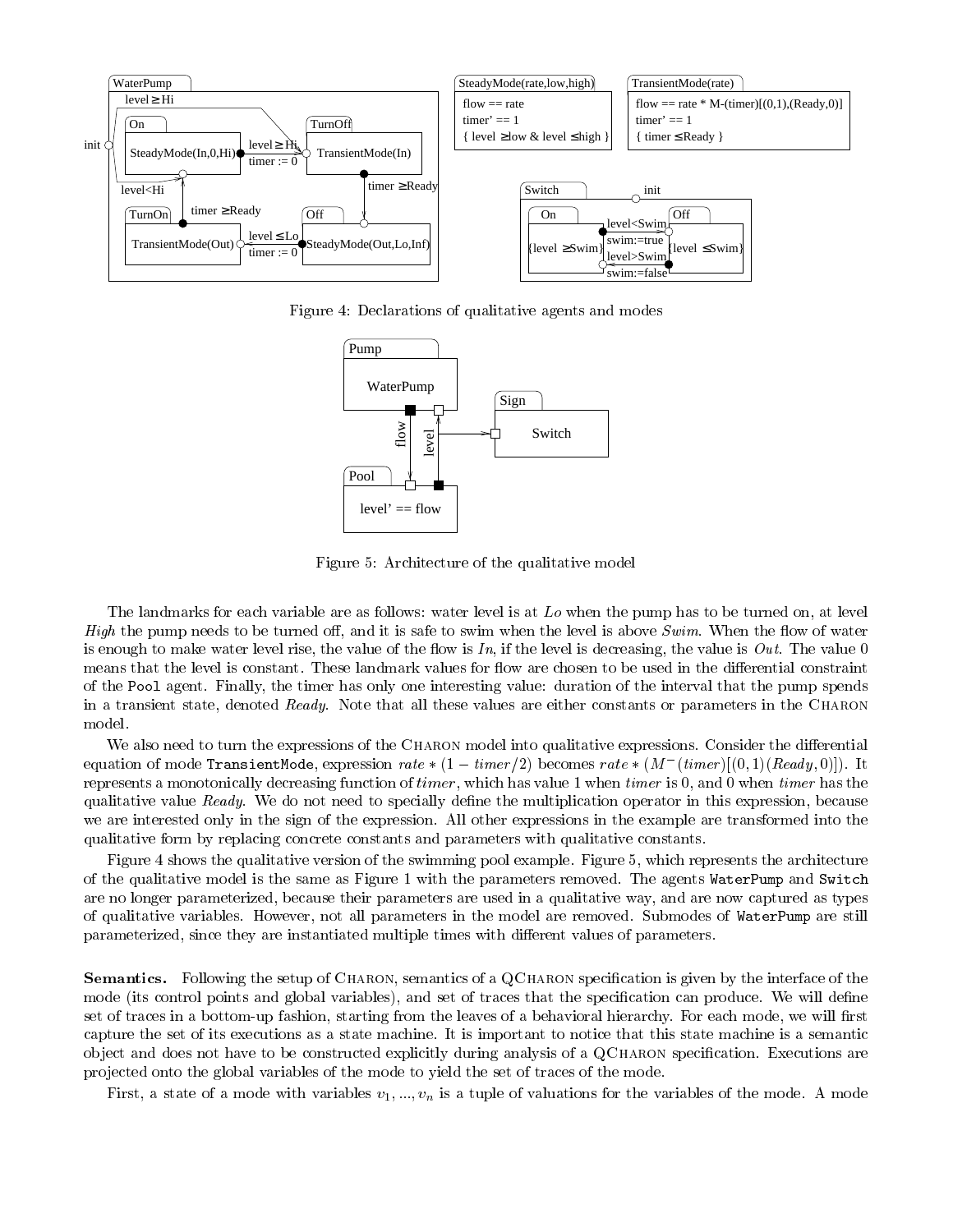



Figure 6: Runs of the submodes of WaterPump

variable can be updated either in a discrete or in a continuous fashion. Discrete variables are changed by the transitions of the mode. Discrete variables can assume only landmark values during an execution. A continuous variable follows a flow, i.e. a differentiable function, during an execution and thus can assume as values its landmarks and the intervals between adjacent landmarks.

Executions of a primitive mode are represented as a state machine, where each state corresponds to a state of the mode. Transitions represent possible changes in variable valuations, such that valuations in the states connected by a transition agree with all the constraints of the mode. A run of a state machine is a sequence of states such that every two consecutive states in a sequence are connected by a transition. To represent executions, we extend the state machine with special nodes that do not correspond to a state of the mode, but capture entry and exit points of the mode. Each entry point is connected by a transition to every state in which the values of variables agree with the guard and the action of the entry transition attached to the entry point. Every state is connected by a transition to the exit point node, since an execution can be interrupted at any time.

We show the state machine for SteadyMode (instantiated as  $0n$ ) in Figure 6(a). In the mode  $0n$ , variables flow and timer are constant and variable level is an input variable whose value is constrained by the invariant of the mode and the direction of change is unconstrained. Figure  $6(b)$  shows a fragment of the state machine for TransientMode (instantiated as TurnOff). In this mode, *timer* increases, *flow* decreases, and *level* is unconstrained. The fragment is chosen to comply with the constraint on level from the agent Pool, which will be applied when behaviors of individual components are composed into behaviors of the whole system. Since the entry transitions of the modes are trivial, the entry node of each state machine is connected to every state and we do not show them to avoid cluttering the figure.

We can now give semantics to composite modes by first extending the mode hierarchy at the leaves, replacing the primitive modes with their respective state machines. The state machine representing the executions of a composite mode  $m$  is obtained by "flattening" this hierarchical state machine into an ordinary state machine. To construct the flattened state machine of a mode from the flattened state machines of submodes, we perform the following steps.

1. Connect by transitions the states in the state machines of the submodes according to the transitions of the mode. Consider a mode m with submodes  $m_1$  and  $m_2$ . Let  $m_1$  have an exit point x and  $m_2$  have an entry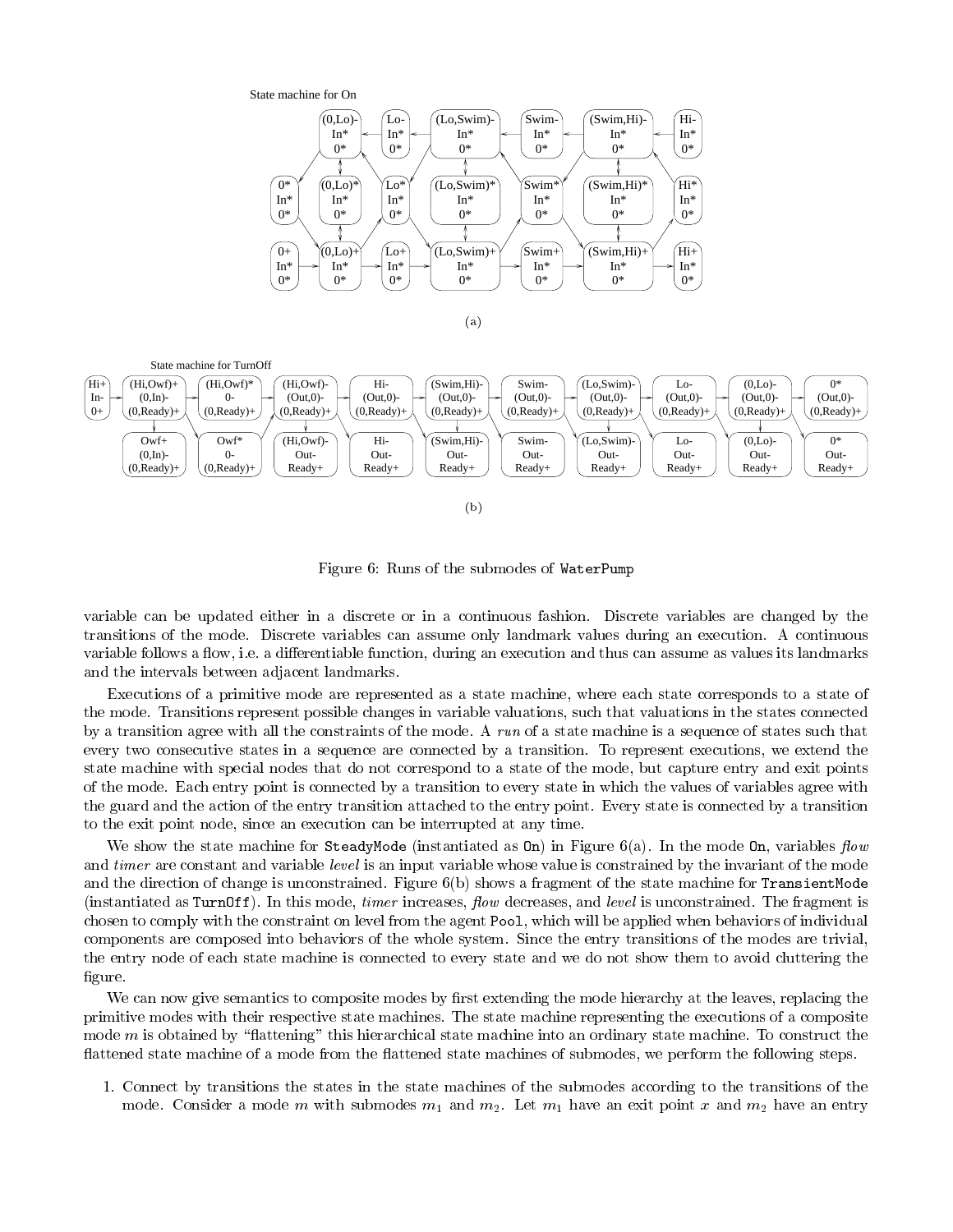

Figure 7: Qualitative runs of the swimming pool model

point e. Let t be a transition of m from x to e. Consider a state  $s_1$  in the state machine of  $m_1$  that is connected by a transition to the node corresponding to x, such that  $s_1$  satisfies the guard of t. The state  $s_1$  is connected by a transition to every state  $s_2$  that agrees with the action of t. This operation is repeated for every  $s_1$  in  $m_1$ and for every t in m.

- 2. Next, we introduce the nodes for the control points of the mode and introduce transitions similarly way to the regular transitions: for each entry transition from an entry point e to an entry point  $e_1$  of a submode  $m_1$ , we add a transition from the node for e to every state in the state machine of  $m_1$  that is connected to  $e_1$  and agrees with the guard and action of the entry transition.
- 3. After all transitions have been introduced, the nodes for the submode control points are removed.

Behaviors of a primitive agent are the same as the behaviors of its top-level mode. For a composite agent, we can compute the flattened state machine by taking a product of the state machines for the sub-agents, in which a transition is possible if and only if it is allowed by constraints in all the agents. In the swimming pool example, when we compose agents WaterPump and Pool, traces of WaterPump now have to satisfy the relationship between the variables flow and level prescribed by the Pool. In particular, this restriction effectively reduces the state machine of Figure  $6(a)$  to the bottom row of states. We show the flattened state machine for the swimming pool example in Figure 7. To avoid cluttering the figure, we omit the labels of the states, but group together the states corresponding to executions within the same submode of WaterPump.

In the same way as CHARON, the semantics of QCHARON is compositional, making the construction of the flattened state machine unnecessary. The set of traces permitted by the state machine of a mode can be computed from the transitions and constraints of the mode and the sets of traces of the submodes.

#### 5Conclusions and Discussion

We have presented preliminary results on the construction of conservative approximations of CHARON specifications by means of qualitative reasoning. The approach differs both from the existing abstraction techniques for hybrid systems analysis and from traditional uses of qualitative reasoning. A lot remains to be done to turn this approach into an abstraction methodology for hybrid systems, but the first impression is encouraging.

Comparing our approach with that of qualitative simulation [12], we note that the hierarchical state machine yields a much more compact representation of the set of execution traces, in general, than an explicit representation. For comparison, we modeled our swimming pool example in QSIM, the foremost tool for qualitative simulation. Much to our surprise, the problem turned out to be intractable for QSIM. It exceeded the limit of 500 traces that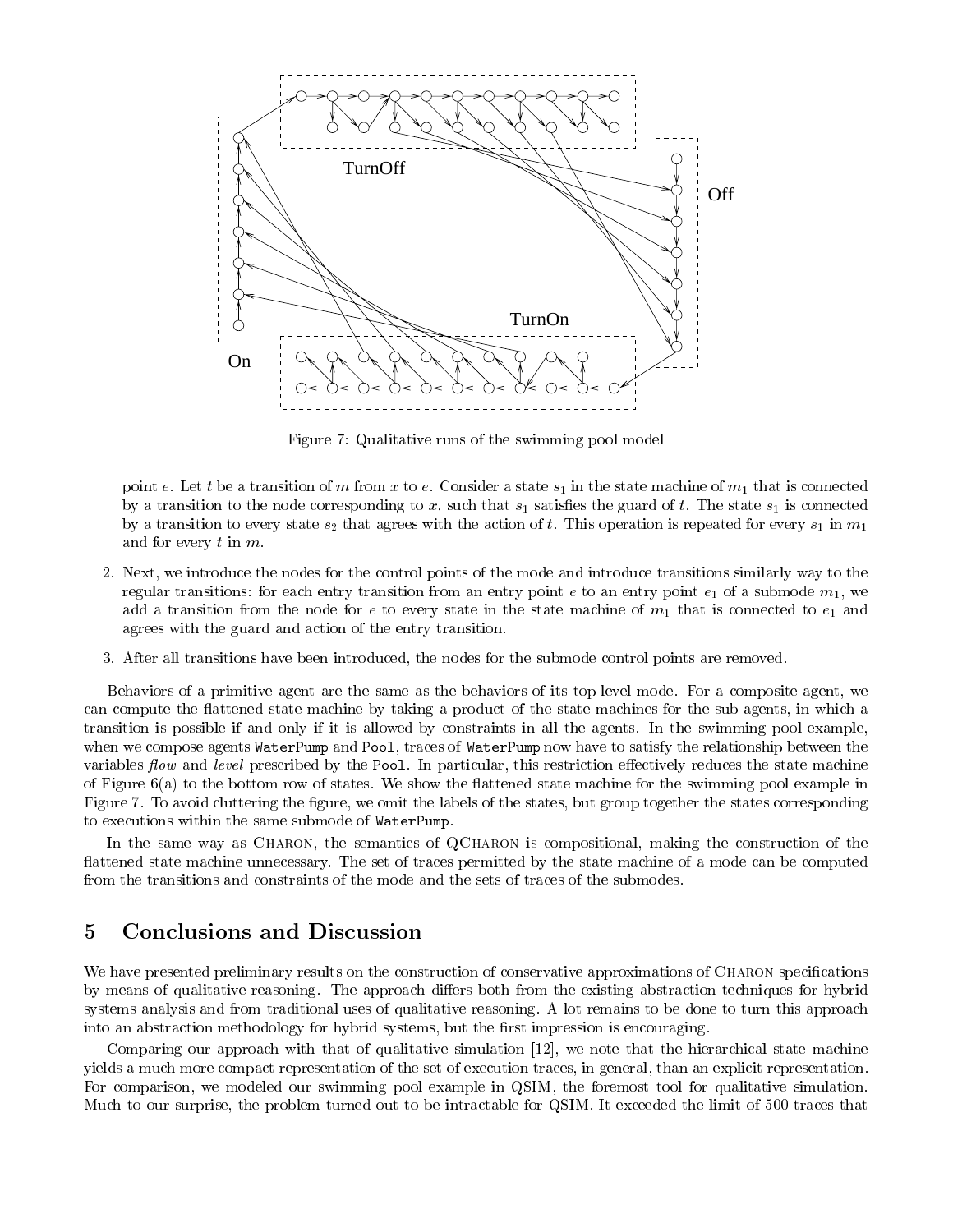we set for the simulation, and ran out of memory with the trace limit removed. The reason for this explosion of behaviors seems to lie in the way QSIM introduces dynamic landmarks into execution traces. When the mechanism of dynamic landmarks is turned off, QSIM produces an *envisionment* (a tree view of the state machine) which is similar in the number of states to our state machine. At the same time, dynamic introduction of landmarks may allow us to improve the accuracy of our qualitative models (see below), as long as we keep them from exploding the state space.

Comparing the proposed technique to the abstraction techniques for hybrid systems described in [3], it is clear that qualitative reasoning yields coarser abstractions than other existing techniques. This has its advantages and disadvantages. On the one hand, qualitative abstractions are much easier to compute and manipulate. This allows us to handle larger specications. On the other hand, qualitative abstract models are much less precise than stateof-the-art techniques. They admit many behaviors that the original system cannot exhibit. In the discussion below, we consider ways to improve precision of the abstraction without incurring too much overhead.

Our future work on this topic will concentrate on the following aspects:

 $\bullet$  Improving accuracy of abstractions. A qualitative description of a mode or an agent represents all possible values parameters and constants in the model, because they are now assume qualitative values. This makes it more difficult to check properties of concrete systems. In effect, the question "does model  $A$  have property  $B$ ?" in qualitative analysis becomes "can we select the values for parameters and constants in A such that the resulting model has property  $B$ ?" As a result, a qualitative model will allow more qualitative behaviors than the original hybrid model, instantiated with a fixed set of parameters, would.

In terms of our swimming pool example, the question whether the pool can overflow is answered positively. Indeed, if we choose the value of High too close to  $\text{Owf}$ , an overflow is possible in the TurnOff mode, while the water level is still rising above High. At the same time, parameters in the original swimming pool example were chosen so that overflow cannot occur. In order to get a more precise answer, we need to constrain the model further to express the relative values of qualitative landmarks. The problem can be addressed from two directions. On the one hand, *semi-quantitative* reasoning [4] extends purely qualitative reasoning with partial numerical information. The second approach involves model refinement techniques such as proposed in [6]. These two approaches will be the main direction of our future research in this area.

- $\bullet$  Local landmarks. We observe that not every landmark value of a variable needs to be considered in every mode. For example, the value Swim of the variable level is used only in the agent Switch, and values Low and High are used only in the agent WaterPump. We can use this fact to reduce the sizes of mode state machines, and refine them as needed during analysis.
- $\bullet$  More complex functions. Functions used in our example are very simple, which makes the qualitative abstraction easy to perform. In general, providing accurate qualitative representations for a complex function may be difficult. The problem has been studied in the context of qualitative simulation previously [8]. We will explore mode splitting to make construction of qualitative representations simpler. With this technique, we partition the ranges of variables in a CHARON model in such a way that in each block of the partition the function can be simplified or approximated differently, yielding expressions with simpler qualitative form in each case. Then, we introduce a separate mode for each block of the partition, with additional invariants to ensure that the values of variables are within the block. Transitions between the new modes will correspond to the execution moving from one block of the partition to another. In this way, a mode in a CHARON model will correspond to a number of modes in QCharon, but each mode will provide a more precise approximation.

## References

- [1] R. Alur, R. Grosu, Y. Hur, V. Kumar, and I. Lee. Modular specications of hybrid systems in Charon. In Proceedings of Hybrid Systems: Computation and Control, Third International Workshop, volume 1790 of LNCS, pages 6{19. Springer-Verlag, 2000.
- [2] R. Alur, R. Grosu, I. Lee, and O. Sokolsky. Compositional renement for hierarchical hybrid systems. In Proceedings of Hybrid Systems: Computation and Control, Fourth International Workshop, March 2001.
- [3] R. Alur, T.A. Henzinger, G. Lafferriere, and G. Pappas. Discrete abstractions of hybrid systems. Proceedings of the IEEE, 2000.